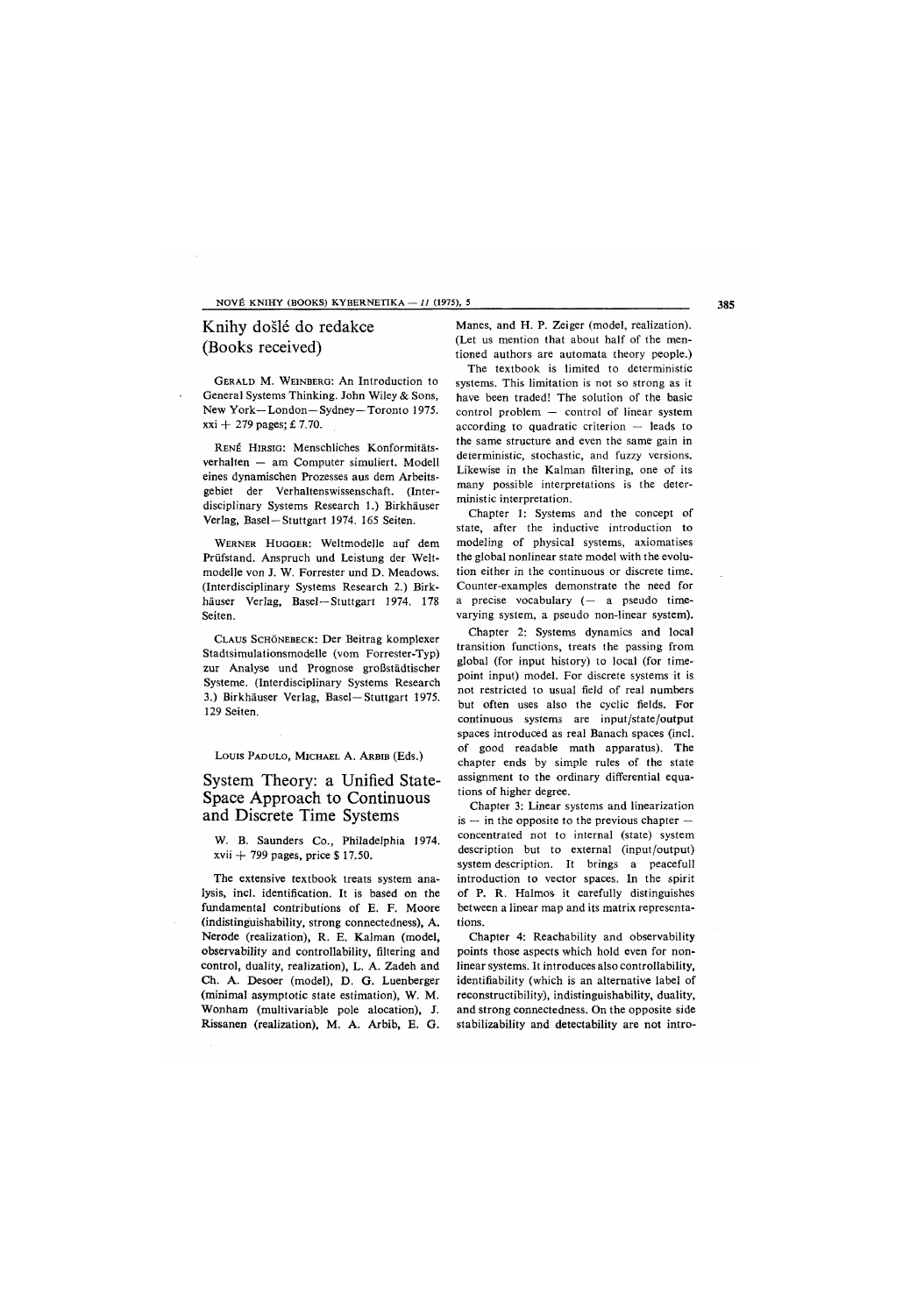386

duced in the whole textbook, even after the introduction of stability. In advance drafted is the cardinal problem of realization as the problem of transition from the external description to the internal description. Chapter ends with the introduction of the Z-transform as formal power series in the indeterminate  $z$  ( $-$  as the opposite to summing the infinite series in complex plane and taking care for the convergence; see the discussion at Kalman-Falb-Arbib). This is just one example of the preference of algebraic approach before an analytic one, going through the whole textbook.

Chapter 5: Global behaviour of continuoustime systems at first introduces the limit process from the discrete time-varying systems to the continuous ones (— let us remind the fruitfulness of this process in the case of early derivation of linear filtering). The chapter is further concerned with the properties of solution of the Cauchy problem for ordinary differential equations with good behaviour. This is done with the emphasis not to semigroup properties but the group ones. (Anticipation: as the opposite to discrete systems, reachability means controllability.) Further are introduced impulse response and convolution. Chapter ends with the introduction of equivalent system.

Chapter 6: Constant linear systems. The Jordan canonical form of the state matrix is analyzed. With caution are discussed the problems of robustness of mathematical model of physical system connected with the Jordan form structure. The Laplace transform and Mason rule are introduced. Poles and zeros are introduced only for single input-single output. The poles are distinguished from eigenvalues. Inverse and nonminimum-phase systems are not defined.

Chapter 7: Controllability, observability, and stability. At first is introduced the structure of the state feedback, further for single-input linear constant system is introduced the canonical controllable form as useful for pole alocation. With the use of duality the asymptotic state estimator (Kalman observer) is found. Observer is further used for the controller with feedback from the estimated state. So the readers are introduced — at least in

the reviewer opinion — to the prettiest result of control theory, when the eigenvalues of the estimator and the controller can be specified separately. (It is a pity that in the whole textbook there is no mention about the possible embedding of parameter space to state space and how to use the state estimator for parameter identification. For this control coupled with continuously running identification unfortunately this separation does not hold because the estimation-state is different from the control-state.) Further the chapter introduces the canonical decomposition of the system to controllable and uncontrollable part, and dual decomposition. For four-part decomposition derivation, there is a reference to Zadeh-Desoer. The textbook also contains the multiple of technical reasons for using controllability/observability concepts whose remain — even after the 15 years from their introduction — the object of controversy for external description specialists. The chapter continues with a review of stability both for external and internal description. For the constant multi-input controllable system its stabilization is solved using the state feedback. (Relations limiting the stabilization using the output feedback are not mentioned.) Even here there is not explicitly introduced multiinput canonical controllable form but instead extra state feedback is used to make the system cyclic, and afterwards to stabilize it by single input. Via duality stable asymptotic state estimation is obtained. The reduced (Luenberger) estimation of state (— but not for functionals of the state) is also introduced. Chapter ends with 14 pages of an introduction to the optimal non-linear control (Lagrange, Bellman, Hamilton, Pontrjagin).

Chapter 8: Algebraic approaches to system realization. The starting point is introduction of the state as the equivalence class of past inputs. For non-linear discrete systems, their minimal (reachable and observable) realizations are introduced, unfortunately without the finite algorithm. Because of this, the class of systems is narrowed to linear constant systems. For them given are the finite linear algorithm and algorithm for partial (sequential) realization. The first algorithm holds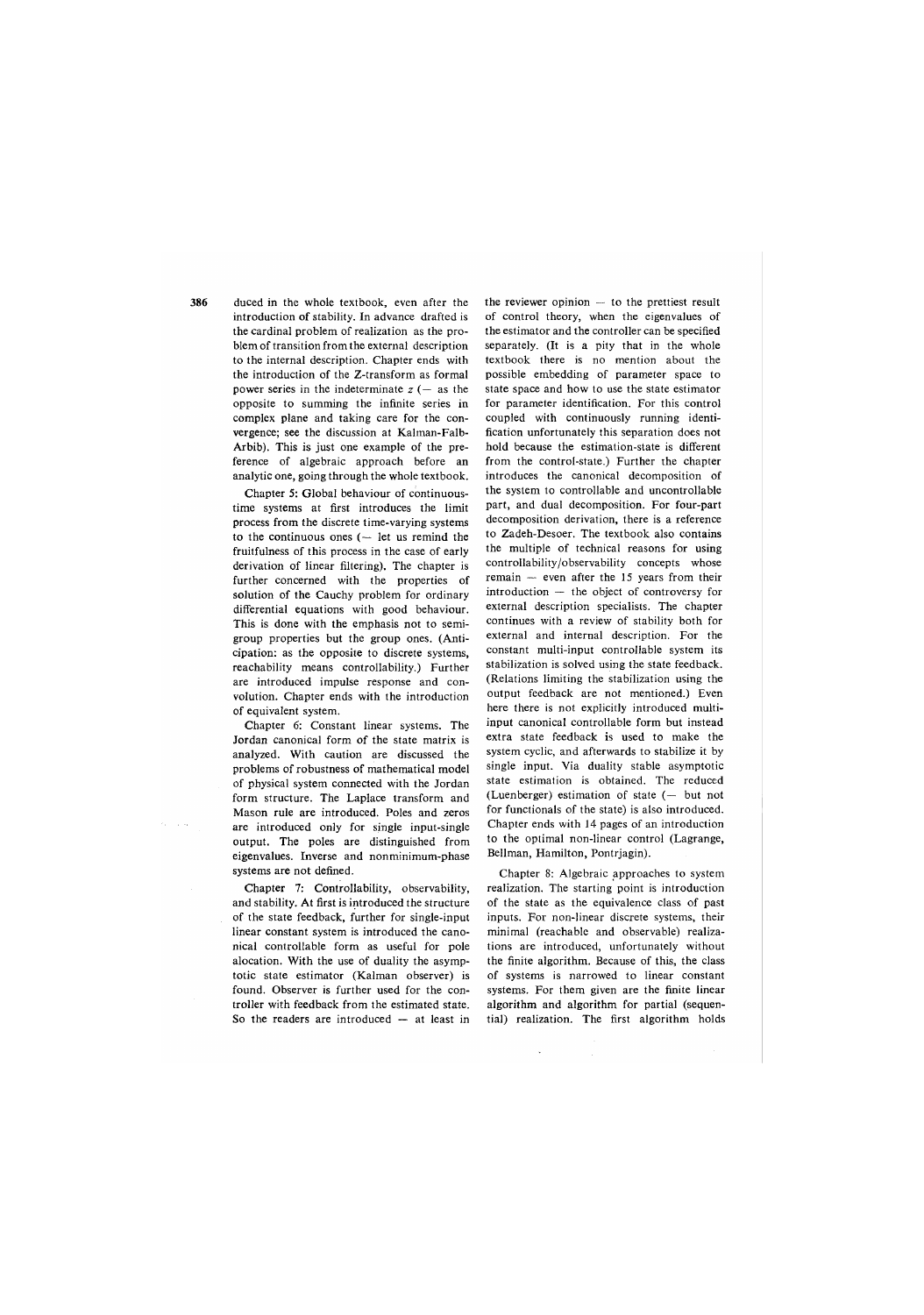also for continuous system. (With respect to realization as a tool of identification it can be taken as an omission that the input/output data take, in the textbook, just a special form of the Markov parameters and not of the more general input/output sequences. This can be overcome: either via the explicit conversion of the measured data to the Markov parameters or via the introduction of some proper multivariable canonical form. Nevertheless in the textbook there is no hint about this.) Realization has been generalized from (input/ state/output) vectors to modules. On the counter-example the authors demonstrate that still further generalization, e.g. for groups, can fail. Because of this they introduce (at first in engineering oriented textbook, and thus via readable and leisure way) the category theory. In the framework of this theory authors pose and solve the right generalizations. They show that the fundamental results of linear system theory do not intrinsicaly depend on linearity (for vector spaces or modules) but on the properties of categories with countable copowers, countable, powers and image factorisation to obtain input strings, output strings, and state.

Appendices 1, 2 present 24 relations for Laplace and 21 relations for Z-transform. Appendix 3 deepens the control theory survey from Chapter 7. The Lagrange multiplier theorem is proved and applied to the continuous version of Kalman linear-quadratic finite-time control. (No mention is given to the fact that the infinite-time problem is very closely tied to controllability. The authors, for unknown reasons, say that linear boundaryvalue problems for state and costate can be solved only via the Riccati equation.) At the end, Pontrjagin minimum principle is proved.

Very important part of the textbook (in addition to almost 200 solved examples) are the exercises at the extent of approx. 150 pages, printed by small size types. The exercises (except for pure system analysis) are focused on mechanical/electrical/control/computerengineering (scarcely even to economics and farmakotherapy) and of course to broaden the surveys of algebra and analysis. The authors often anticipate at exercises what will be treated on general level in the next chapters. The exercises often serve as the guided tour to the solution of nontrivial problems: the derivation of B. L. Ho's realization algorithm, the proof of continuous version of dynamic programing.

Padulo-Arbib monography on system analysis is a successfull work, extraordinary interestingly written textbook, and it can be expected that it will influence the status quo with the same significance as in the past II years the fundamental Zadeh-Desoer monography has done.

*Antonín Vaněček* 

### O. L. R. JACOBS

## Introduction to Control Theory

#### Clarendom Press, Oxford 1974. Stran VIII + 365, cena £ 6.75.

Kniha je moderně pojatou učebnicí teorie automatického řízení, ve které autor vybral ty nejpodstatnější oblasti teorie řízení a matematiky tak jak v tomto oboru postupně vznikaly a nabývaly svého uplatnění.

Jak známo, teorie automatického řízení prošla přibližně trojím obdobím:

- a) Klasická teorie řízení, opírající se o analýzu obyčejných lineárních rovnic vyplývající z původních Maxwelových studií o řízení otáček (1868), dosáhla svého vrcholu ve druhé světové válce při aplikaci na vojenské úlohy a radarovou techniku.
- b) Druhé období rozvoje teorie řízení je poznamenáno snahami po zobecnění na složité mnoharozměrové průmyslové úlohy řízení a na řízení letadel. Uplatňuje se též vliv rozvíjející se výpočtové techniky. Největší počet nových výsledků pochází z let 1950-1960.
- c) Nejnovější období vývoje teorie řízení zdůrazňuje význam neurčitosti, která byla v předcházejících obdobích zanedbávána. Systém řízení se považuje za stochastický systém a aplikuje se teorie pravděpodobnosti.

Autor rozdělil látku své knihy podle zmíněných tří etap a skloubil úspěšně nejzávažnější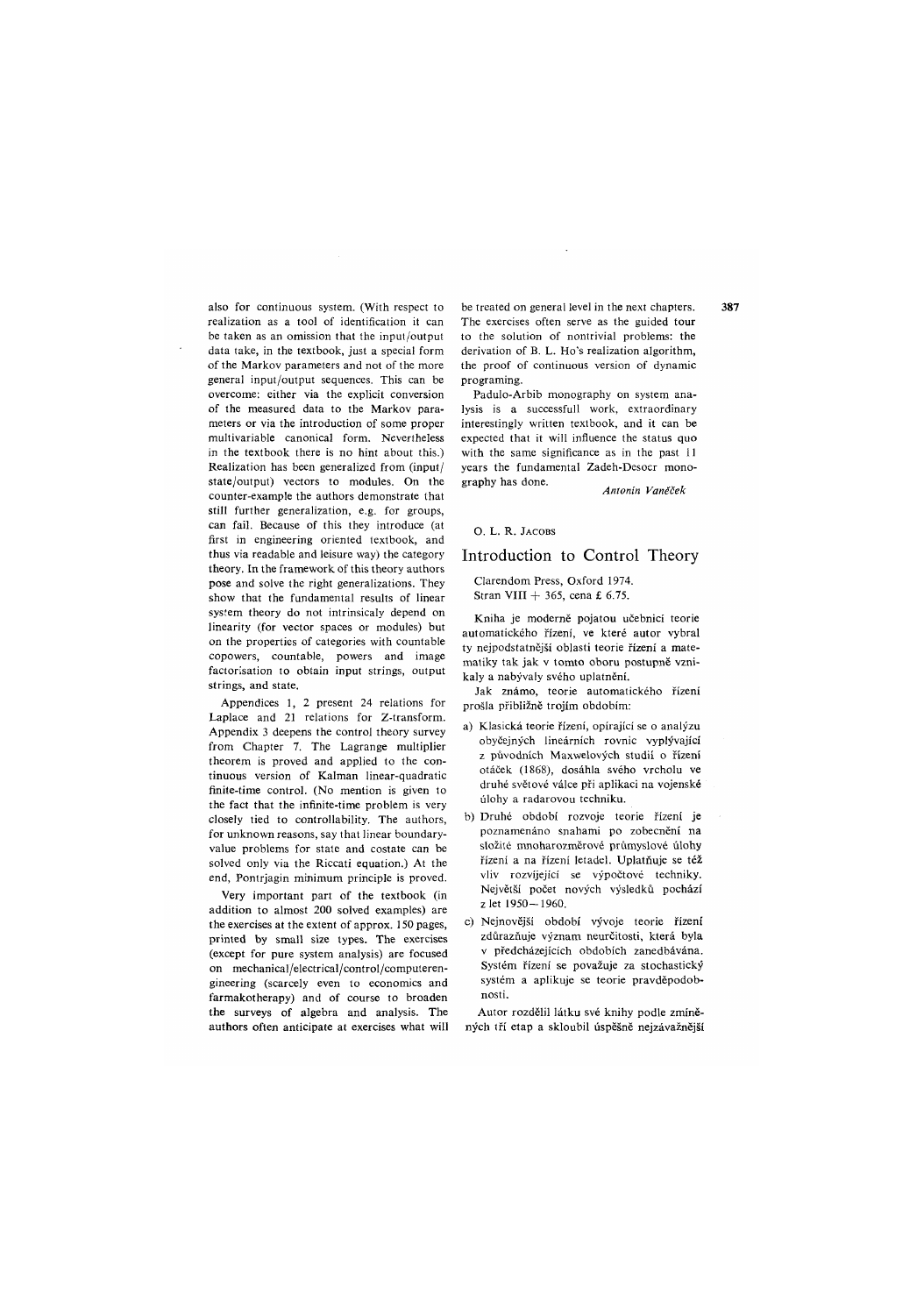teoretické prostředky analýzy a syntézy systému řízení v jedinou knižní publikaci. Učebnice se týká jak systémů spojitých tak diskrétních, jednorozměrových i mnoharozměrových. Rozsah věnovaný nelineárním systémům je ve velmi dobrém poměru k systémům lineárním.

V první části knihy se autor zabývá deterministickými lineárními systémy spojitými i diskrétními a jejich popisem pomocí diferenciálních a diferenčních rovnic a příslušných přenosů. Uvádí hlavní kritéria stability a metodu geometrického místa kořenů. Dále se zabývá jednoduchými metodami syntézy, základy stavového prostoru a syntézou lineárních systémů podle kvadratických kritérií. Řešení opírá o dynamické programování Bellmana a aplikuje jej i na systémy mnoharozměrové a /-variantní.

Druhá část knihy je věnována deterministickým nelineárním systémům. Je uveden základní popis těchto systémů a k syntéze je použit variační počet s využitím Eulerovy rovnice a Pontrjaginova principu maxima. Zvláštní, pozornost je věnována systémům s omezenými akčními veličinami. Podrobně a názorně se aplikuje k řešení nelineárních systémů fázová rovina. Závěr této části knihy je věnován stabilitě a to přímé metodě Ljapunova a metodě ekvivalentních přenosů.

Třetí část knihy je věnována stochastickým systémům. V úvodu jsou diskutovány základní pojmy teorie pravděpodobnosti jichž se pak dále využívá k syntéze lineárních stochastických systémů podle kvadratických kritérií a to jak pro systémy jednorozměrové tak pro systémy mnoharozměrové, přičemž pro mnoharozměrové systémy je výhradně využíván stavový prostor. Zvláštní kapitola je věnována odhadu stavového vektoru. Kalmanův filtr se počítá pravděpodobnostním přístupem s využitím Bayesova pravidla. Tento postup je aplikován i na mnoharozměrové nelineární systémy a je porovnáván se statistickým přístupem řešení.

V knize je relativně málo řešených příkladů ale všechny tři části knihy jsou zakončeny formulací úloh, jejichž řešení je uvedeno na konci knihy. Citovaná literatura se omezuje jen na publikace, které se bezprostřeně vztahují k tématice knihy.

Výklad je podáván velmi instruktivně s využitím bohatých pedagogických zkušeností autora.

*Vladimír Strejc* 

## British Scientific Documentation Services

The British Council, London 1974. Stran 72, cena £ 1.

Publikace zahrnuje úplný přehled britské produkce a britských služeb v oblasti dokumentace vědecké a technické literatury s výjimkou medicíny. Produkcí se přitom rozumí tradiční dokumentační a bibliografické služby, zahrnuje však také produkci těchto služeb na magnetických páskách a jiných paměťových mediích. Přehled zahrnuje anotované produkty dokumentačních služeb nejrůznějších vědeckých, výzkumných, knihovnických i jiných specializovaných institucí, tématickou specifikaci, rozsah abstrakt a dokumentace, periodicitu, počet i formu, rozsah a cenu. Zahrnuty jsou rovněž analogické služby v oblasti řízení hlavních průmyslových oblastí a techniky.

Publikace ukazuje imponující rozsah britských dokumentačních služeb, které svou metodikou i technickými prostředky patří k nejlépe vybaveným. I když tyto služby nejsou nijak centralizovány nebo unifikovaným způsobem řízeny, umožňují prakticky úplný a permanentně aktualizovaný přehled vědeckotechnické produkce. Uvedená publikace poskytuje souhrnný obraz této činnosti.

*Ladislav Tondl* 

E. EDWARDS, F. P. LEES

### Man and Computer in Process Control

The Institution of Chemical Engineers, London 1972.

Stráň 303, cena £ 7,50.

Ide o prvú systematickú prácu o interakcii člověka a riadiaceho počítača.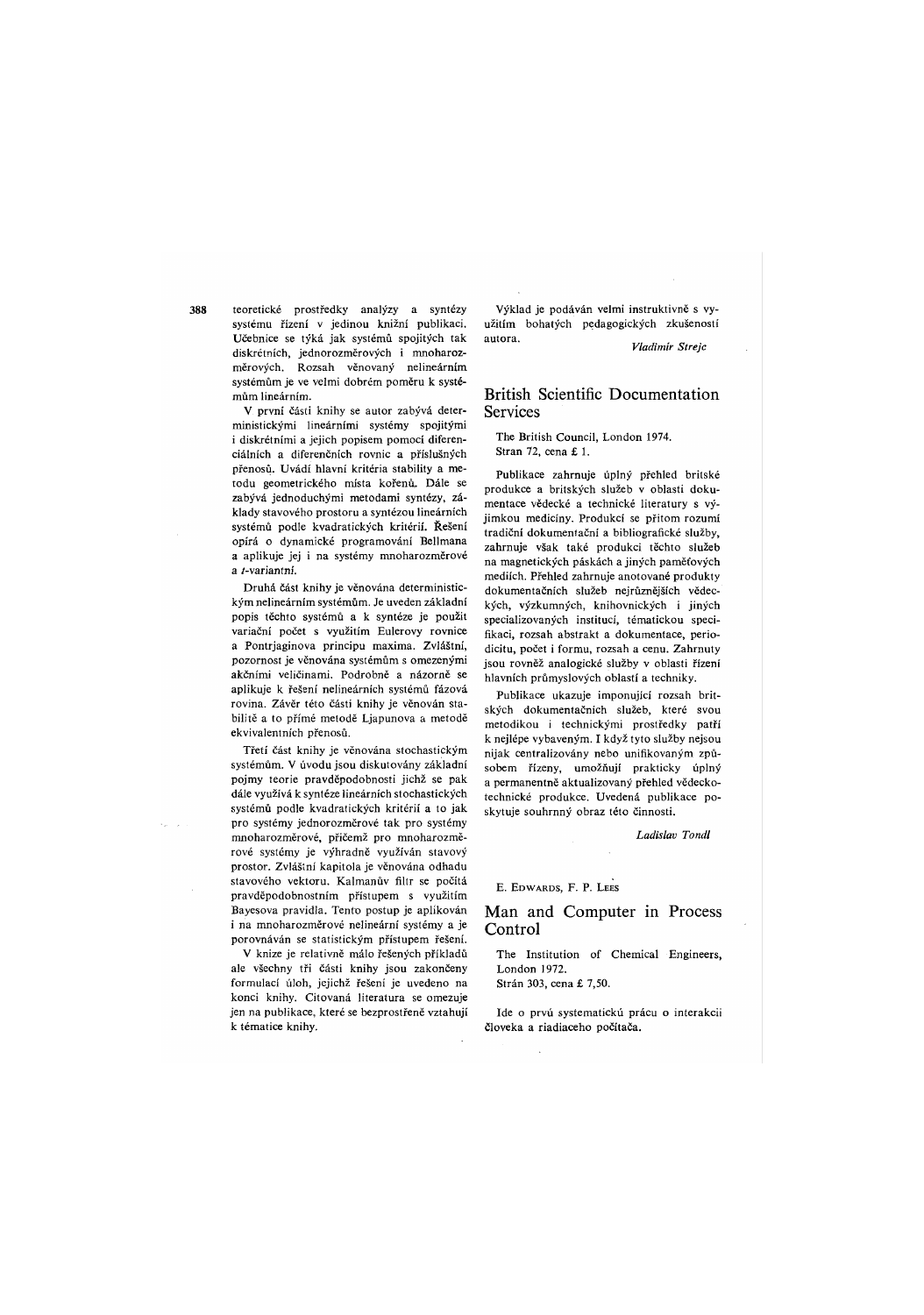V prvých kapitolách autori (z University of Technology, Loughborough) podávajú stručné poznatky o riadiacom počítači a o fudskom činitelovi v technickom systéme. Ďalej popisujú funkcie počítača a človeka pri riadení procesu ako aj doterajšie výskumy operátora technologického procesu (najma z oblasti chémie, železiarne, cementárne, energetika).

Ďalšie kapitoly sú věnované spofahlivosti systému človek-stroj a automatizovanému systému riadenia.

Autori tiež podávajú prehĺad výskumov, zaoberajúcich sa funkciami riadiaceho počítača, výberom a zácvikom operátora, oznamovačmi a ovládačmi, hierarchickými počítačovými systémami, navrhovaním spolahlivých systémov a programováním.

V kapitole o navrhovaní riadiaceho systému sa poukazuje na význam ludského činiteía.

Záverečná kapitola je venovaná prehľadu celej problematiky, pričom autori zdôrazňujú, že išlo im o základné principy a nie o detailně riešenia problémov.

V dodatkoch sú vyobrazené rózne panely operátora, terminály a pod.

Takmer tretinu knihy zaberá rozsiahla bibliografia (cca 3300 položiek). Na jej začiatku je věcný index, potom zoznam konferencií a konečne zoznam publikácií (obsahuje aj sovietske a československé práce z tejto oblasti).

Na konci knihy je autorský a vecný index.

Kladom recenzovanej knihy je spracovanie novej a aktuálnej problematiky na základe reprezentatívnych dielčich štúdií roztratených v ťažko dostupných prameňoch. Toto spracovanie má však len formu tématického prehladu bez konkrétného rozboru aspoň niektorých z množstva nadhodených problémov. Publikácia je skór orientáciou pre výskumníka (najma vďaka bibliografii) ako pomóckou pre konstruktéra systémov človek-riadiaci počítač.

*Michal Stríženec* 

ANATOL RAPOPORT (Ed.)

## Game Theory as a Theory of Conflict Resolution

D. Reidel Publ. Comp., Dordrecht—Boston 1974.

Stran 283, cena neuvedena.

Recenzovaná kniha, která vychází jako 2. svazek nové mezinárodní edice "Teorie a rozhodování" (Theory and Decision Library) obsahuje 11 zajímavých studí, charakterizujících současné směry vývoje teorie her a jejich aplikací ve společenských vědách. Uspořadatel sborníku, prof. Anatol Rapoport, je známým odborníkem v oblasti matematické psychologie a autorem několika netradičních knih o teorii her, akcentujících spíše filozofickou než formálně matematickou stránku této stále se rozvíjející disciplíny.

Podle svého obsahu jsou jednotlivé příspěvky rozděleny do dvou částí. Prvá část (5 statí) se zabývá analýzou her 2 osob s nekonstantním součtem plateb (v literatuře se též nazývají bimaticovými hrami), druhá část (6 statí) předkládá výsledky kooperativní teorie her *n* osob.

Společným jmenovatelem prvé části Jsou různé přístupy k řešení rozhodovací situace, nazývané zjednodušeně "vězňovo dilema" (prisoner's dilemma). Model konfliktní situace s dvěma účastníky, kteří volí jednu ze dvou alternativ, přičemž nemohou navzájem komunikovat a "kvalita" výsledku situace pro každého z nich je daná nejen vlastním rozhodnutím, ale též rozhodnutím partnera, už mnoho let přitahuje pozornost matematiků i psychologů. Přehled dosavadních výsledků analýzy vězňova dílemmatu přináší úvodní stať Anatola Rapoporta. Rozborem a různými formulacemi tohoto problému se zabývají též další 3 práce (T. Burns a L. D. Meeker, D. M. Kilgour, C. S. Thomas). Poslední a nejzajímavější stať 1. části knihy (Anatol Rapoport a J. Perner) se zabývá obecnou kooperativní teorií her dvou osob s nekonstantním součtem a kriticky analyzuje tzv. Nashovo kooperativní řešení.

Statě 2. části knihy, věnované kooperativní teorii her *n* osob, se zabývají 3 okruhy problémů. Prvý z nich možno stručně charakte-